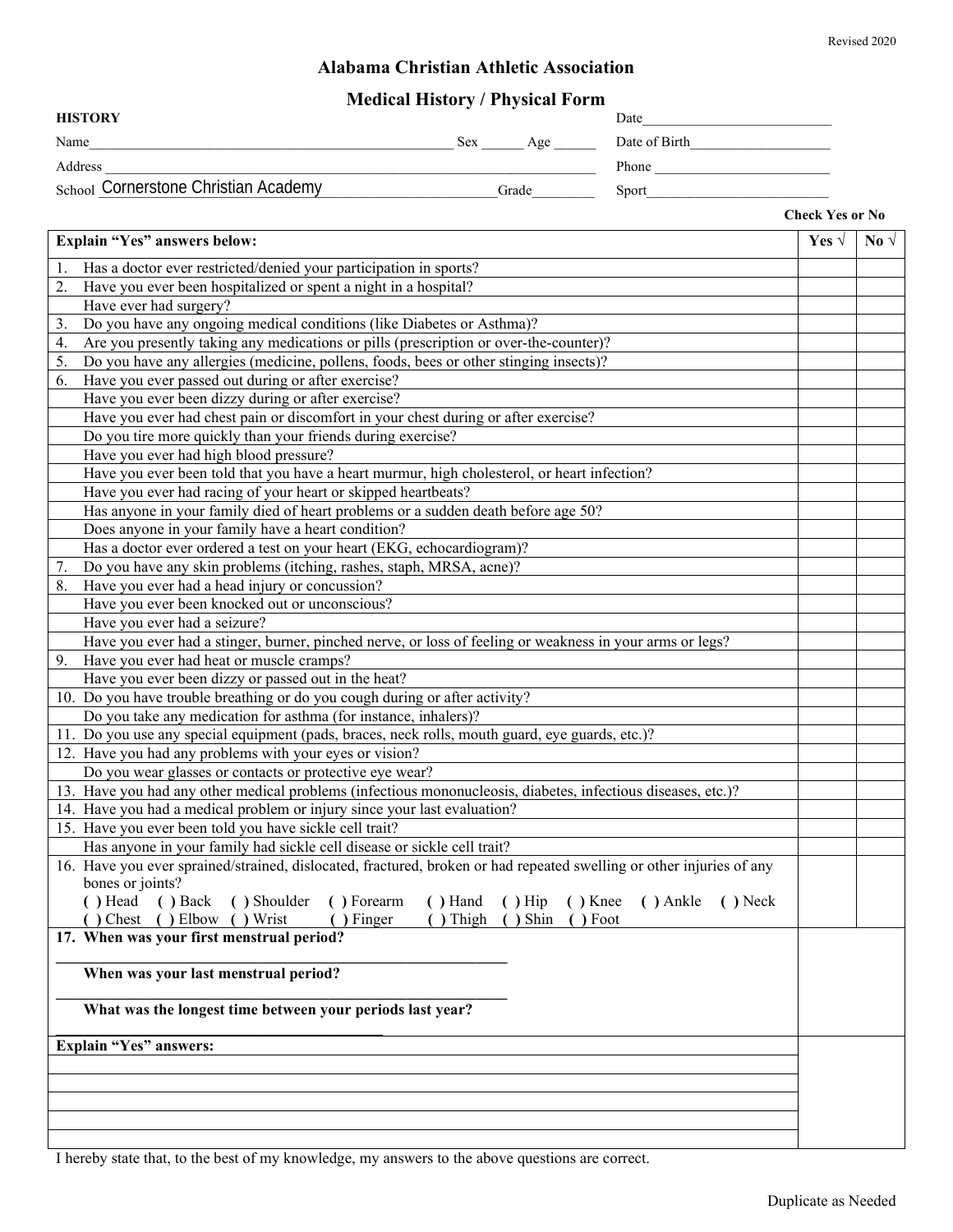ī

Signature of athlete **Date 2018** 

Signature of parent/guardian

In order for any student to be eligible for interscholastic athletics, there must be on file in your school's office a current Medical History Form (signed by a physician) certifying that the student has passed a physical exam, and that in the opinion of the examining physician (M.D. or D.O.) the student is fully able to participate in interscholastic athletics. **A physical exam will satisfy the requirement for one calendar year from the date of the exam.**

<u> 1980 - Johann Barn, mars ann an t-Amhain Aonaich an t-Aonaich an t-Aonaich ann an t-Aonaich ann an t-Aonaich</u>

#### **PHYSICAL EXAMINATION**

|                                                                      |                                               |  |        |  | Pulse                                                       |  |
|----------------------------------------------------------------------|-----------------------------------------------|--|--------|--|-------------------------------------------------------------|--|
|                                                                      | Vision R 20/ L 20/ L 20/ Corrected: Yes or No |  |        |  |                                                             |  |
|                                                                      |                                               |  | Normal |  | <b>Abnormal Findings</b>                                    |  |
| Cardiovascular                                                       |                                               |  |        |  |                                                             |  |
|                                                                      | Pulses                                        |  |        |  |                                                             |  |
|                                                                      | Heart                                         |  |        |  |                                                             |  |
|                                                                      | Lungs                                         |  |        |  |                                                             |  |
|                                                                      | Skin                                          |  |        |  |                                                             |  |
|                                                                      | E.N.T.                                        |  |        |  |                                                             |  |
|                                                                      | Abdominal                                     |  |        |  |                                                             |  |
|                                                                      | Genitalia (males)                             |  |        |  |                                                             |  |
| Musculoskeletal                                                      |                                               |  |        |  |                                                             |  |
|                                                                      | Neck                                          |  |        |  |                                                             |  |
|                                                                      | Shoulder                                      |  |        |  |                                                             |  |
|                                                                      | Elbow                                         |  |        |  |                                                             |  |
|                                                                      | Wrist                                         |  |        |  |                                                             |  |
|                                                                      | Hand                                          |  |        |  |                                                             |  |
|                                                                      | Back                                          |  |        |  |                                                             |  |
|                                                                      | Knee                                          |  |        |  |                                                             |  |
|                                                                      | Ankle                                         |  |        |  |                                                             |  |
|                                                                      | Foot                                          |  |        |  |                                                             |  |
|                                                                      | Other                                         |  |        |  |                                                             |  |
| Clearance:                                                           |                                               |  |        |  |                                                             |  |
| А.                                                                   | Cleared                                       |  |        |  |                                                             |  |
| <b>B.</b><br>Cleared after completing evaluation/rehabilitation for: |                                               |  |        |  |                                                             |  |
| $C_{\cdot}$                                                          | Not cleared for: () Collision () Contact      |  |        |  |                                                             |  |
|                                                                      |                                               |  |        |  | () Non-contact Strenuous Moderately strenuous Non-strenuous |  |
|                                                                      |                                               |  |        |  | Due to:                                                     |  |
|                                                                      |                                               |  |        |  | Recommendation:                                             |  |
|                                                                      |                                               |  |        |  |                                                             |  |
|                                                                      |                                               |  |        |  |                                                             |  |
|                                                                      |                                               |  |        |  |                                                             |  |
|                                                                      |                                               |  |        |  |                                                             |  |

(This form must be signed and dated by the attending physician.)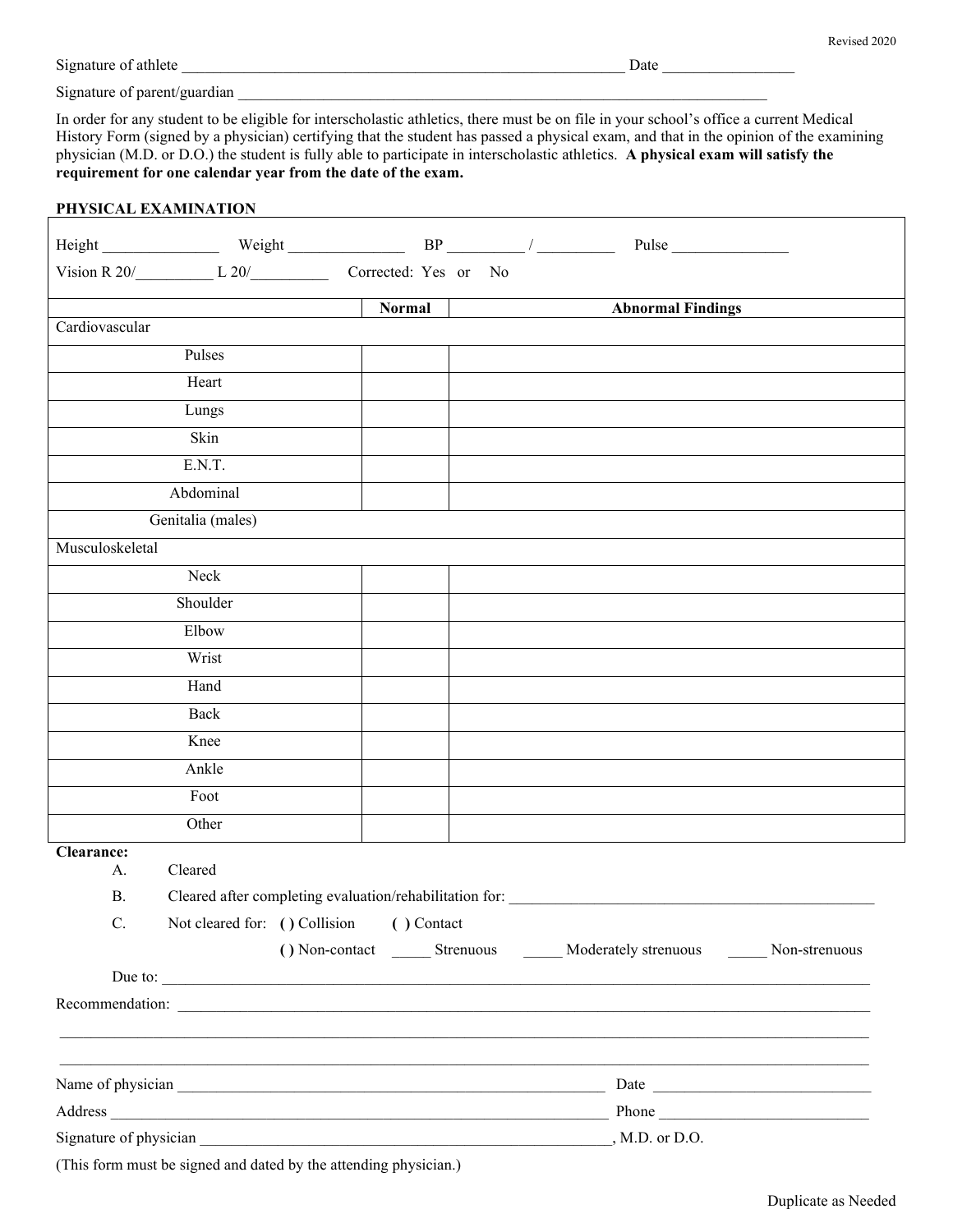### **STUDENT / ATHLETE**

# **Medical Release Form**

#### **Alabama Christian Athletic Association**

Federal guidelines under HIPAA now requires a signed release form to be on file before any medical or financial information can be given on the named patient.

**Student / Athlete: \_\_\_\_\_\_\_\_\_\_\_\_\_\_\_\_\_\_\_\_\_\_\_\_\_\_\_\_\_\_\_\_\_\_\_\_\_\_\_\_\_\_\_\_\_\_\_\_\_\_\_\_\_\_\_\_\_\_\_\_** 

Permission to discuss the medical condition of above named patient with the following people is granted for all school related health problems:

1) Athletic Director; 2) Coaches; 3) Trainers; 4) School Administration; 5) Insurance agent (Planned Benefits services)

| Signed:       | <u> 1990 - Jan James Alexandro (j. 1920)</u>                                    |  |
|---------------|---------------------------------------------------------------------------------|--|
| Signed:       | the contract of the contract of the contract of the contract of the contract of |  |
| $\sim$ $\sim$ | <b>Cornerstone Christian Academy</b>                                            |  |

**School: \_\_\_\_\_\_\_\_\_\_\_\_\_\_\_\_\_\_\_\_\_\_\_\_\_\_\_\_\_\_\_\_\_\_\_\_\_\_\_\_\_\_\_\_\_\_\_\_\_\_\_\_\_\_\_\_\_\_\_\_\_\_\_\_\_\_\_\_\_\_** 

The medical condition of the above named patient is not to be discussed with any person other than the patient and parents or guardians.

| Signed:<br><u> 2000 - Jan Barnett, mars et al. 1980 - Antonio de Arabel et al. 1980 - Antonio de Arabel et al. 1980 - Antonio</u> |  |
|-----------------------------------------------------------------------------------------------------------------------------------|--|
| Signed:                                                                                                                           |  |
| Date:                                                                                                                             |  |

**(Copy One Form Per Athlete)**